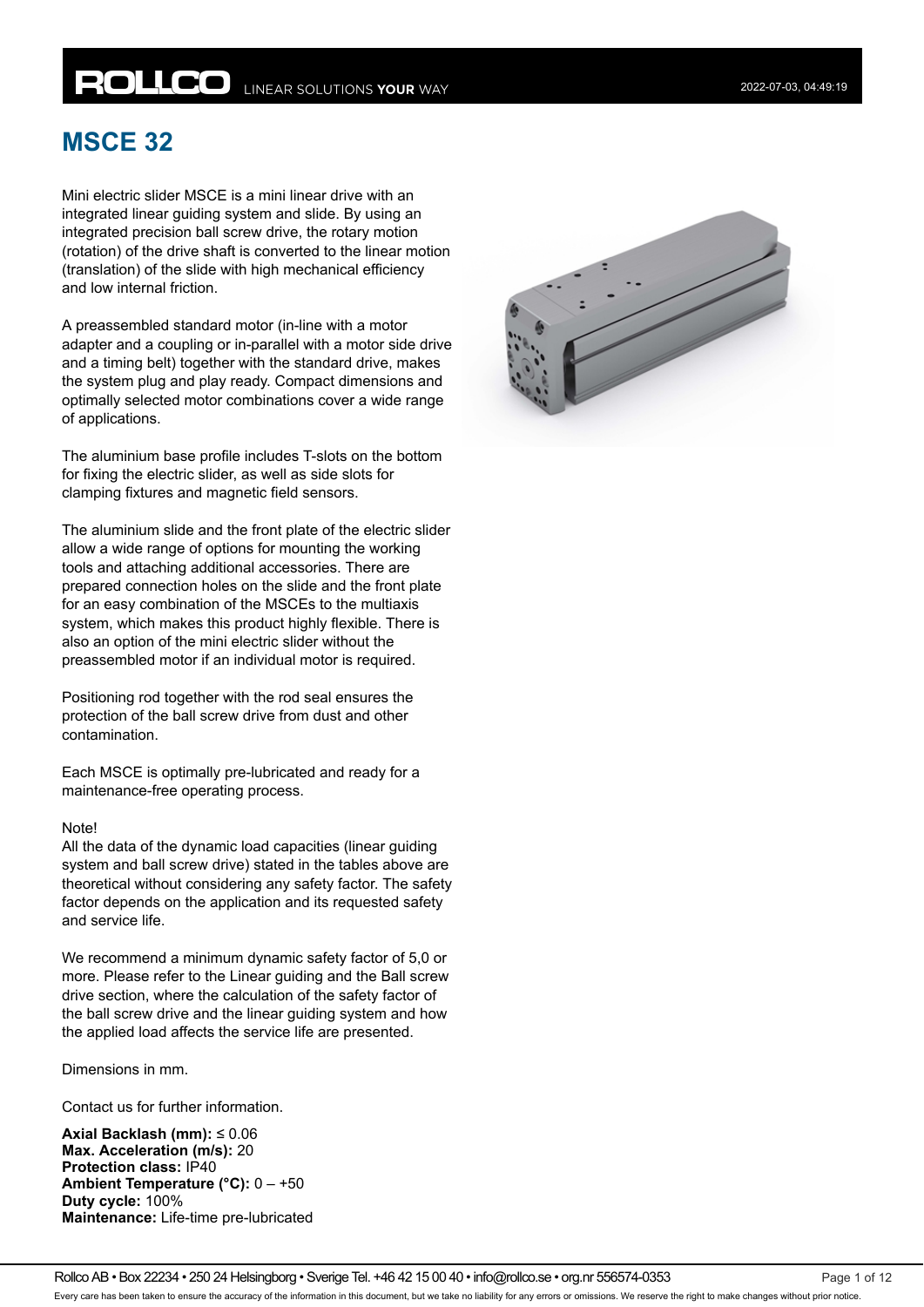## **MSCE 32**





Rollco AB • Box 22234 • 250 24 Helsingborg • Sverige Tel. +46 42 15 00 40 • info@rollco.se • org.nr 556574-0353 Page 2 of 12 Every care has been taken to ensure the accuracy of the information in this document, but we take no liability for any errors or omissions. We reserve the right to make changes without prior notice.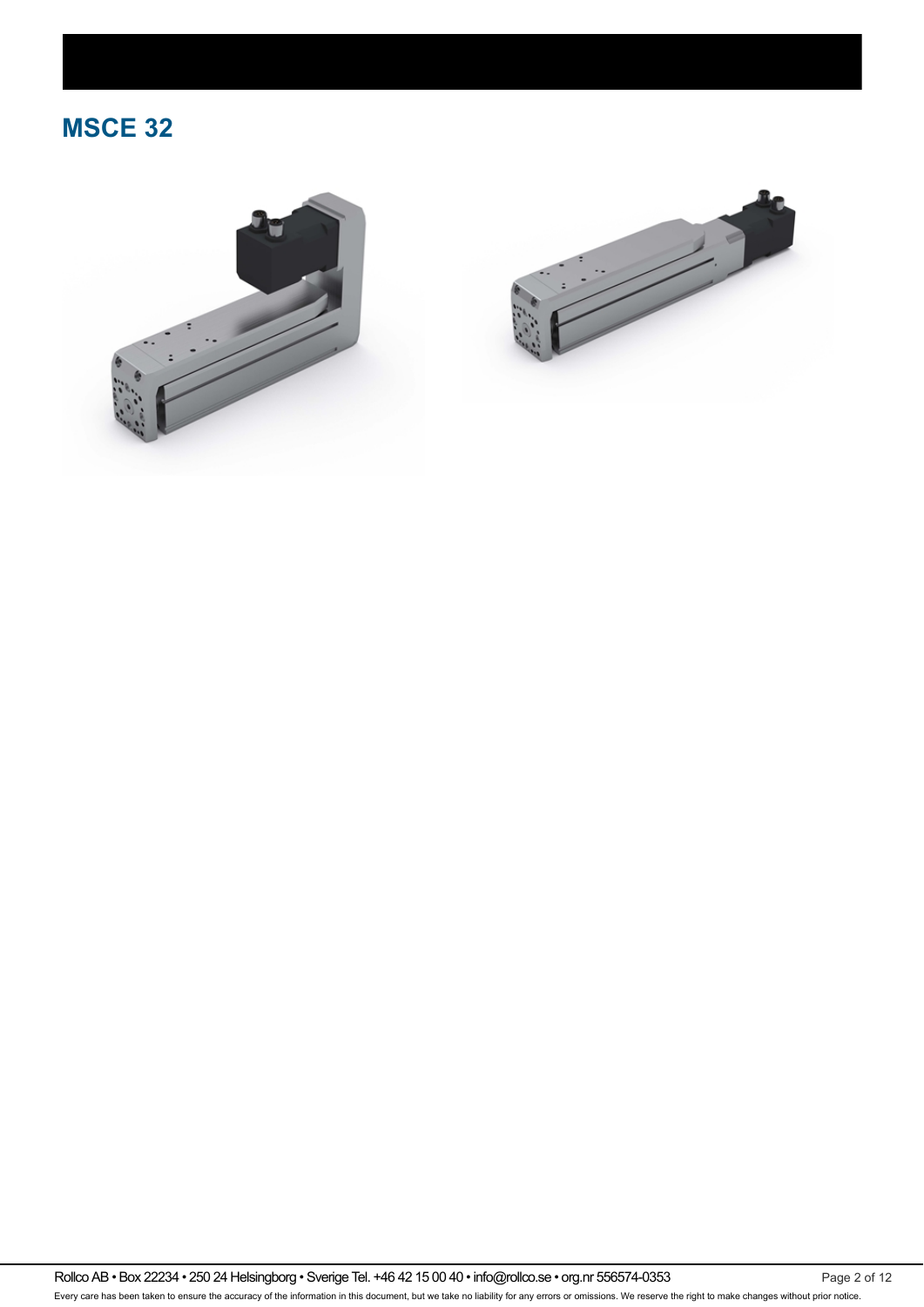### **Variant Data**

| <b>Designation</b>       | <b>Description</b>                                       | Ball screw (d x l) | <b>Dynamic Load</b><br>Capacity C (N) | <b>Max. Drive Torque</b><br>$M_{p}$ (Nm) | <b>Max. Travel Speed</b><br>Vmax (m/s) |
|--------------------------|----------------------------------------------------------|--------------------|---------------------------------------|------------------------------------------|----------------------------------------|
| <b>MSCE 32 - 8x2</b>     | Without motor                                            | $8x2$ mm           | 2135                                  | 0.13                                     | 0, 15                                  |
| <b>MSCE 32 - 8x8</b>     | Without motor                                            | 8x8 mm             | 2135                                  | 0,53                                     | 0,60                                   |
| MSCE 32 - VK - 28 - 8x2  | With motor size 28<br>and motor adapter<br>VK.           | $8x2$ mm           | 2135                                  | $\overline{a}$                           | 0,08                                   |
| MSCE 32 - VK - 28 - 8x8  | With motor size 28<br>and motor adapter<br><b>VK</b>     | 8x8 mm             | 2135                                  |                                          | 0.23                                   |
| MSCE 32 - VK - 42 - 8x2  | With motor size 42<br>and motor adapter<br>VK.           | $8x2$ mm           | 2135                                  | $\overline{a}$                           | 0,10                                   |
| MSCE 32 - VK - 42 - 8x8  | With motor size 42<br>and motor adapter<br><b>VK</b>     | 8x8 mm             | 2135                                  |                                          | 0.40                                   |
| MSCE 32 - MSD - 28 - 8x2 | With motor size 28<br>and motor side drive<br><b>MSD</b> | $8x2$ mm           | 2135                                  |                                          | 0,05                                   |
| MSCE 32 - MSD - 28 - 8x8 | With motor size 28<br>and motor side drive<br><b>MSD</b> | 8x8 mm             | 2135                                  |                                          | 0,17                                   |
| MSCE 32 - MSD - 42 - 8x2 | With motor size 42<br>and motor side drive<br><b>MSD</b> | 8x2 mm             | 2135                                  |                                          | 0,10                                   |
| MSCE 32 - MSD - 42 - 8x8 | With motor size 42<br>and motor side drive<br><b>MSD</b> | 8x8 mm             | 2135                                  |                                          | 0,40                                   |

Rollco AB • Box 22234 • 250 24 Helsingborg • Sverige Tel. +46 42 15 00 40 • info@rollco.se • org.nr 556574-0353 Page 3 of 12 Every care has been taken to ensure the accuracy of the information in this document, but we take no liability for any errors or omissions. We reserve the right to make changes without prior notice.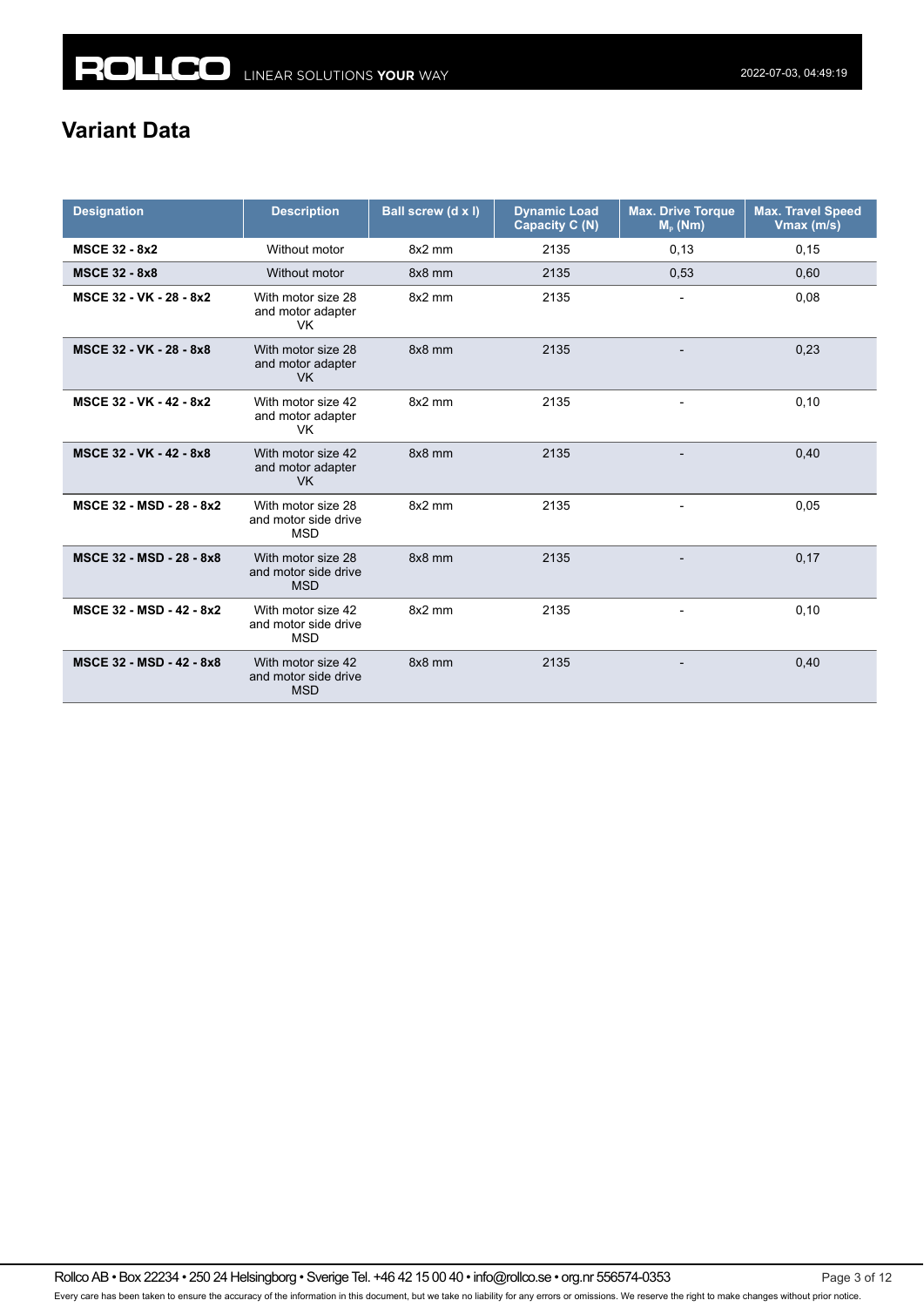| <b>Designation</b>       | <b>Max. Rotational</b><br><b>Speed nmax</b><br>(min <sup>-1</sup> ) (rev/min) | <b>No Load Torque</b><br>$M0$ (Nm) | <b>Axial Dynamic</b><br><b>Load Capacity</b><br>Ca(N) | Max.<br><b>Repeatability</b><br>(mm) | Max.<br><b>Permissible</b><br><b>Axial Load Fpa</b><br>(N) | <b>Absolute stroke</b>                    |
|--------------------------|-------------------------------------------------------------------------------|------------------------------------|-------------------------------------------------------|--------------------------------------|------------------------------------------------------------|-------------------------------------------|
| <b>MSCE 32 - 8x2</b>     | 4500                                                                          | 0.05                               | 2000                                                  | ±0.015                               | 375                                                        | 25, 50, 75, 100,<br>125, 150, 175,<br>200 |
| <b>MSCE 32 - 8x8</b>     | 4500                                                                          | 0,06                               | 1500                                                  | ±0.015                               | 375                                                        | 25, 50, 75, 100,<br>125, 150, 175,<br>200 |
| MSCE 32 - VK - 28 - 8x2  | 2240                                                                          |                                    | 2000                                                  | ±0.015                               | 185                                                        | 25, 50, 75, 100,<br>125, 150, 175,<br>200 |
| MSCE 32 - VK - 28 - 8x8  | 1720                                                                          |                                    | 1500                                                  | ±0.015                               | 45                                                         | 25, 50, 75, 100,<br>125, 150, 175,<br>200 |
| MSCE 32 - VK - 42 - 8x2  | 3000                                                                          | $\overline{\phantom{a}}$           | 2000                                                  | ±0.015                               | 375                                                        | 25, 50, 75, 100,<br>125, 150, 175,<br>200 |
| MSCE 32 - VK - 42 - 8x8  | 3000                                                                          |                                    | 1500                                                  | ±0.015                               | 190                                                        | 25, 50, 75, 100,<br>125, 150, 175,<br>200 |
| MSCE 32 - MSD - 28 - 8x2 | 1560                                                                          |                                    | 2000                                                  | ±0.015                               | 150                                                        | 25, 50, 75, 100,<br>125, 150, 175,<br>200 |
| MSCE 32 - MSD - 28 - 8x8 | 1300                                                                          | $\overline{a}$                     | 1500                                                  | ±0.015                               | 35                                                         | 25, 50, 75, 100,<br>125, 150, 175,<br>200 |
| MSCE 32 - MSD - 42 - 8x2 | 3000                                                                          | $\overline{\phantom{a}}$           | 2000                                                  | ±0.015                               | 375                                                        | 25, 50, 75, 100,<br>125, 150, 175,<br>200 |
| MSCE 32 - MSD - 42 - 8x8 | 3000                                                                          |                                    | 1500                                                  | ±0.015                               | 175                                                        | 25, 50, 75, 100,<br>125, 150, 175,<br>200 |

**ROLLCO** LINEAR SOLUTIONS YOUR WAY

2022-07-03, 04:49:19

### **Variant Data**

| <b>Designation</b>       | Max.<br><b>Permissible</b><br><b>Payload</b><br><b>Horizontal mph</b><br>(kg) | Max.<br><b>Permissible</b><br><b>Payload Vertical</b><br>mpv (kg) | Max.<br><b>Permissible</b><br><b>Radial Load on</b><br>Shaft Fpr (N) | <b>Dynamic</b> | <b>Dynamic</b><br>Moment Mx (Nm) Moment My (Nm) Moment Mz (Nm) | <b>Dynamic</b> |
|--------------------------|-------------------------------------------------------------------------------|-------------------------------------------------------------------|----------------------------------------------------------------------|----------------|----------------------------------------------------------------|----------------|
| <b>MSCE 32 - 8x2</b>     | 125                                                                           | 31                                                                | 50                                                                   | 10             | 6,80                                                           | 6,80           |
| <b>MSCE 32 - 8x8</b>     | 125                                                                           | 31                                                                | 50                                                                   | 10             | 6,80                                                           | 6,80           |
| MSCE 32 - VK - 28 - 8x2  | 62                                                                            | 15                                                                | $\blacksquare$                                                       | 10             | 6,80                                                           | 6,80           |
| MSCE 32 - VK - 28 - 8x8  | 6,40                                                                          | 3,40                                                              | $\overline{\phantom{a}}$                                             | 10             | 6,80                                                           | 6,80           |
| MSCE 32 - VK - 42 - 8x2  | 125                                                                           | 31                                                                | $\overline{a}$                                                       | 10             | 6,80                                                           | 6,80           |
| MSCE 32 - VK - 42 - 8x8  | 35                                                                            | 16                                                                | $\overline{\phantom{a}}$                                             | 10             | 6,80                                                           | 6,80           |
| MSCE 32 - MSD - 28 - 8x2 | 50                                                                            | 12                                                                | $\overline{\phantom{a}}$                                             | 10             | 6,80                                                           | 6,80           |
| MSCE 32 - MSD - 28 - 8x8 | 6,60                                                                          | 2,50                                                              | $\overline{\phantom{a}}$                                             | 10             | 6,80                                                           | 6,80           |
| MSCE 32 - MSD - 42 - 8x2 | 125                                                                           | 31                                                                | $\overline{\phantom{a}}$                                             | 10             | 6,80                                                           | 6,80           |
| MSCE 32 - MSD - 42 - 8x8 | 35                                                                            | 14                                                                | $\overline{\phantom{0}}$                                             | 10             | 6,80                                                           | 6,80           |

Rollco AB • Box 22234 • 250 24 Helsingborg • Sverige Tel. +46 42 15 00 40 • info@rollco.se • org.nr 556574-0353 Page 4 of 12 Every care has been taken to ensure the accuracy of the information in this document, but we take no liability for any errors or omissions. We reserve the right to make changes without prior notice.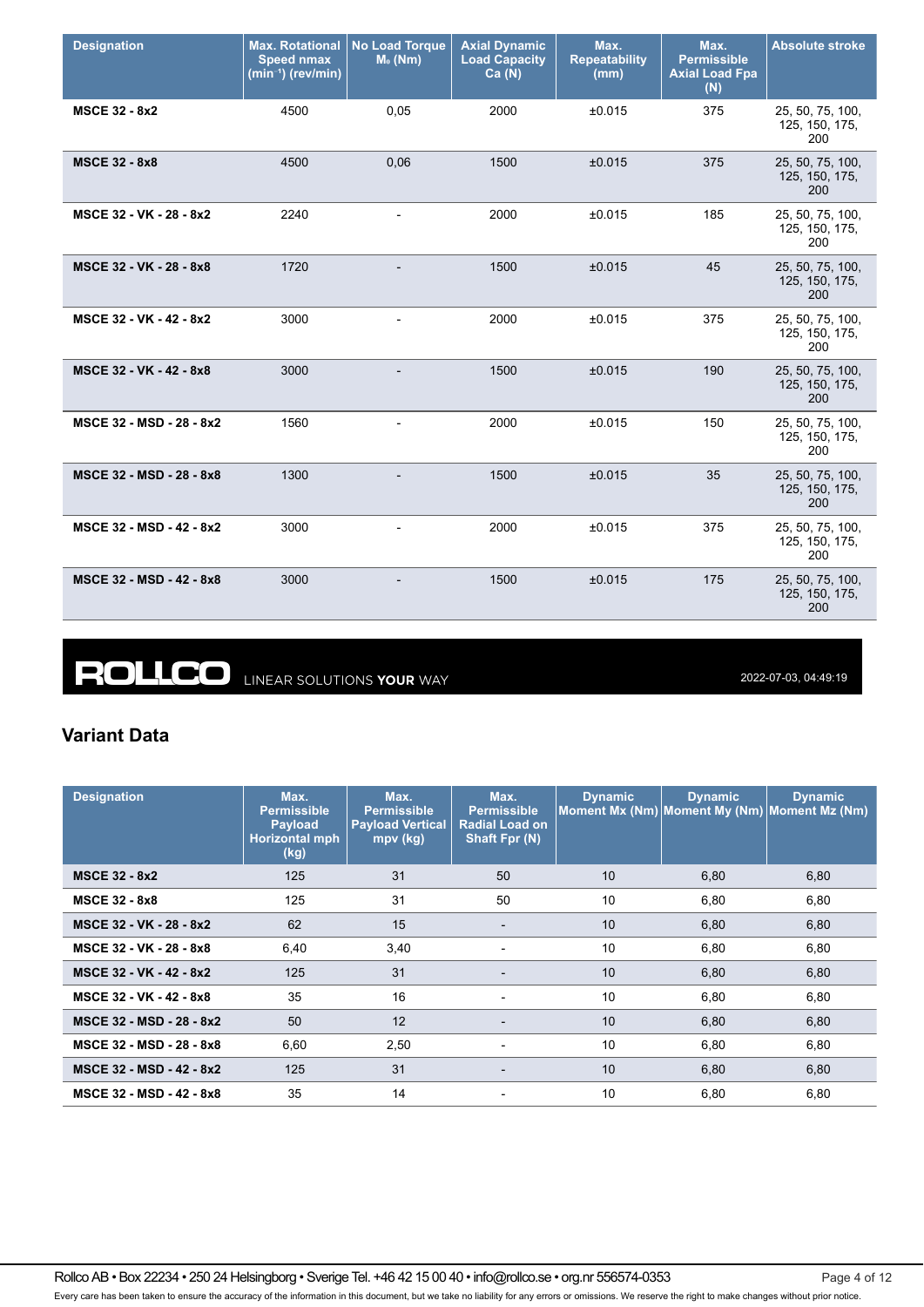| <b>Designation</b>       | Max.<br><b>Permissible</b><br><b>Loads Forces</b><br>Fpy (N) | Max.<br><b>Permissible</b><br><b>Loads Forces</b><br>Fpz(N) | Max.<br><b>Permissible</b><br><b>Loads Moments</b><br>Mpx (Nm) | Max.<br><b>Permissible</b><br><b>Loads Moments</b><br>Mpy (Nm) | Max.<br><b>Permissible</b><br><b>Loads Moments</b><br>Mpz (Nm) | <b>Motor type</b> |
|--------------------------|--------------------------------------------------------------|-------------------------------------------------------------|----------------------------------------------------------------|----------------------------------------------------------------|----------------------------------------------------------------|-------------------|
| <b>MSCE 32 - 8x2</b>     | 860                                                          | 860                                                         | 10                                                             | 6,80                                                           | 6,80                                                           | ۰                 |
| <b>MSCE 32 - 8x8</b>     | 860                                                          | 860                                                         | 10                                                             | 6,80                                                           | 6,80                                                           | -                 |
| MSCE 32 - VK - 28 - 8x2  | 860                                                          | 860                                                         | 10                                                             | 6,80                                                           | 6,80                                                           | Stepper           |
| MSCE 32 - VK - 28 - 8x8  | 860                                                          | 860                                                         | 10                                                             | 6,80                                                           | 6,80                                                           | Stepper           |
| MSCE 32 - VK - 42 - 8x2  | 860                                                          | 860                                                         | 10                                                             | 6,80                                                           | 6,80                                                           | Stepper           |
| MSCE 32 - VK - 42 - 8x8  | 860                                                          | 860                                                         | 10                                                             | 6,80                                                           | 6,80                                                           | Stepper           |
| MSCE 32 - MSD - 28 - 8x2 | 860                                                          | 860                                                         | 10                                                             | 6,80                                                           | 6,80                                                           | Stepper           |
| MSCE 32 - MSD - 28 - 8x8 | 860                                                          | 860                                                         | 10                                                             | 6,80                                                           | 6,80                                                           | Stepper           |
| MSCE 32 - MSD - 42 - 8x2 | 860                                                          | 860                                                         | 10                                                             | 6,80                                                           | 6,80                                                           | Stepper           |
| MSCE 32 - MSD - 42 - 8x8 | 860                                                          | 860                                                         | 10                                                             | 6,80                                                           | 6,80                                                           | Stepper           |

| <b>Designation</b>       | Motor size (mm)          |
|--------------------------|--------------------------|
| <b>MSCE 32 - 8x2</b>     | $\overline{\phantom{a}}$ |
| <b>MSCE 32 - 8x8</b>     | $\overline{\phantom{a}}$ |
| MSCE 32 - VK - 28 - 8x2  | 28                       |
| MSCE 32 - VK - 28 - 8x8  | 28                       |
| MSCE 32 - VK - 42 - 8x2  | 42                       |
| MSCE 32 - VK - 42 - 8x8  | 42                       |
| MSCE 32 - MSD - 28 - 8x2 | 28                       |
| MSCE 32 - MSD - 28 - 8x8 | 28                       |
| MSCE 32 - MSD - 42 - 8x2 | 42                       |
| MSCE 32 - MSD - 42 - 8x8 | 42                       |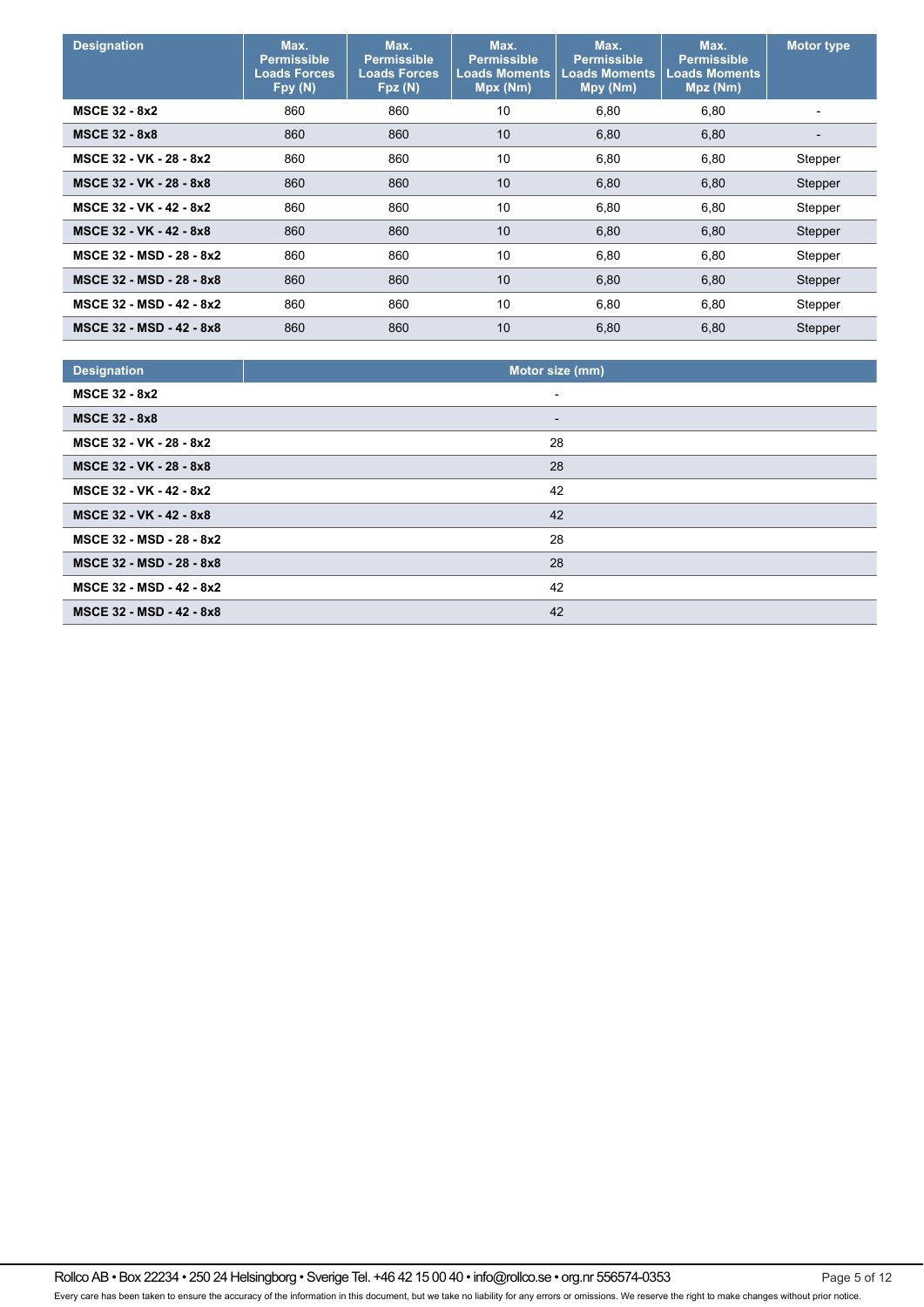#### **MSCE without a motor**



#### MSCE with motor side drive MSD





### **MSCE with motor adapter VK**





Rollco AB • Box 22234 • 250 24 Helsingborg • Sverige Tel. +46 42 15 00 40 • info@rollco.se • org.nr 556574-0353 Page 6 of 12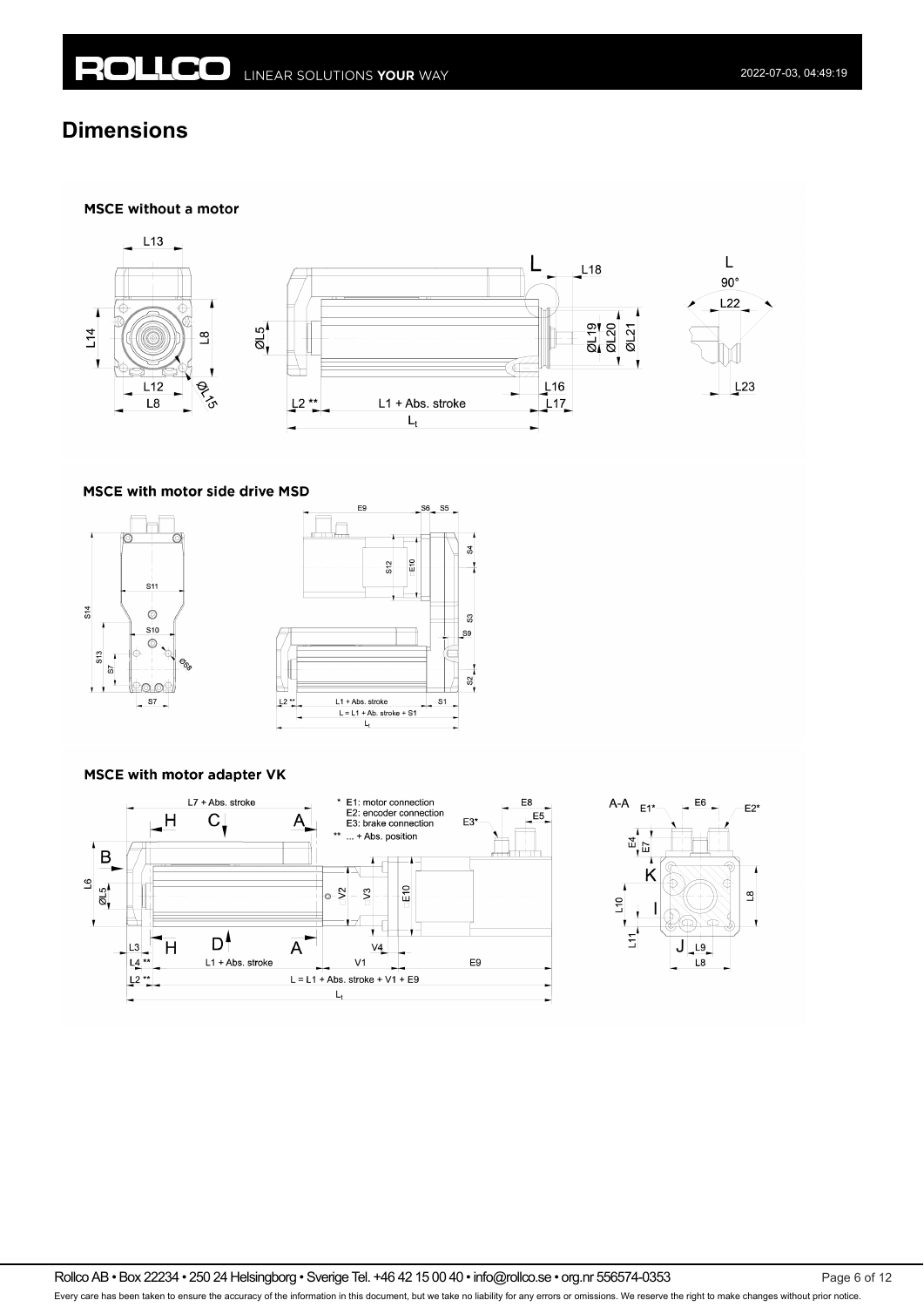### MSCE 32 with motor adapter VK



#### MSCE 32 with motor adapter VK





 $D$  (MSCE 32)



## MSCE 32 with motor adapter VK







| <b>Designation</b>      | L1 | L <sub>2</sub> | L <sub>3</sub> | L <sub>4</sub> | L <sub>5</sub>   | L6 | L7 | L <sub>8</sub> | V <sub>1</sub>           |
|-------------------------|----|----------------|----------------|----------------|------------------|----|----|----------------|--------------------------|
| <b>MSCE 32 - 8x2</b>    | 65 | 14             | 8              | 6              | $\varnothing$ 14 | 45 | 73 | 32             | $\overline{\phantom{0}}$ |
| <b>MSCE 32 - 8x8</b>    | 65 | 14             | 8              | 6              | Ø <sub>14</sub>  | 45 | 73 | 32             | $\overline{\phantom{a}}$ |
| MSCE 32 - VK - 28 - 8x2 | 65 | 14             | 8              | 6              | Ø <sub>14</sub>  | 45 | 73 | 32             | 35                       |
| MSCE 32 - VK - 28 - 8x8 | 65 | 14             | 8              | 6              | Ø <sub>14</sub>  | 45 | 73 | 32             | 35                       |
| MSCE 32 - VK - 42 - 8x2 | 65 | 14             | 8              | 6              | Ø <sub>14</sub>  | 45 | 73 | 32             | 40                       |
| MSCE 32 - VK - 42 - 8x8 | 65 | 14             | 8              | 6              | Ø <sub>14</sub>  | 45 | 73 | 32             | 40                       |

Rollco AB • Box 22234 • 250 24 Helsingborg • Sverige Tel. +46 42 15 00 40 • info@rollco.se • org.nr 556574-0353 Page 7 of 12

Every care has been taken to ensure the accuracy of the information in this document, but we take no liability for any errors or omissions. We reserve the right to make changes without prior notice.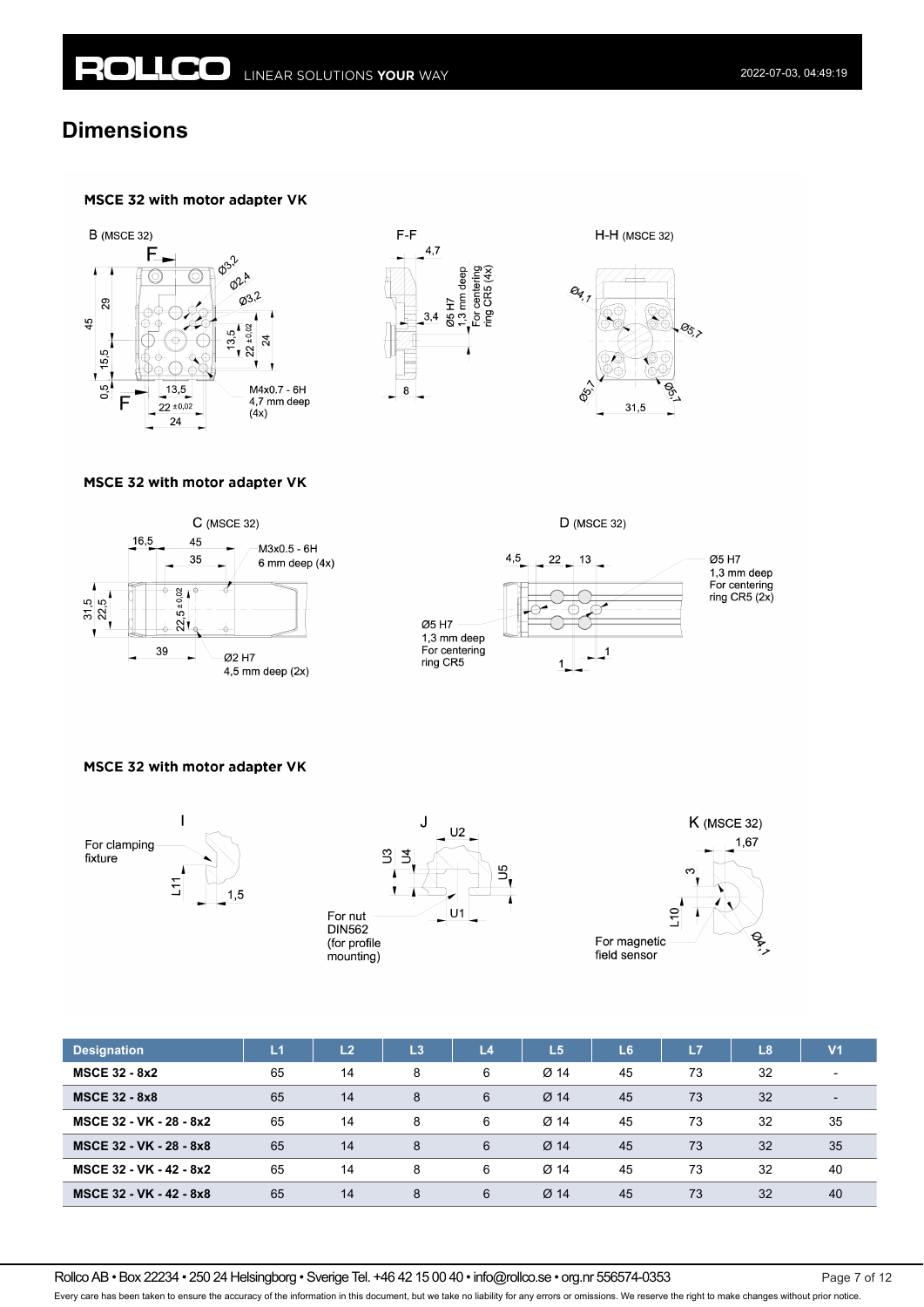| <b>Designation</b>       | L1 | L <sub>2</sub> | L <sub>3</sub> | L4 | L <sub>5</sub>   | L <sub>6</sub> | L7 | L8 | V1 |
|--------------------------|----|----------------|----------------|----|------------------|----------------|----|----|----|
| MSCE 32 - MSD - 28 - 8x2 | 65 | 14             |                | 6  | $\varnothing$ 14 | 45             | 73 | 32 | 35 |
| MSCE 32 - MSD - 28 - 8x8 | 65 | 14             | 8              | 6  | $\varnothing$ 14 | 45             | 73 | 32 | 35 |
| MSCE 32 - MSD - 42 - 8x2 | 65 | 14             |                | 6  | $Ø$ 14           | 45             | 73 | 32 | 40 |
| MSCE 32 - MSD - 42 - 8x8 | 65 | 14             |                | 6  | $\varnothing$ 14 | 45             | 73 | 32 | 40 |

| <b>Designation</b>                 | V <sub>2</sub>           | V <sub>3</sub>           | V <sub>4</sub> | L <sub>9</sub> | L10   | L11  | L12   | L13   | L14   | L15 |
|------------------------------------|--------------------------|--------------------------|----------------|----------------|-------|------|-------|-------|-------|-----|
| <b>MSCE 32 - 8x2</b>               | $\blacksquare$           | $\overline{\phantom{0}}$ | ۰              | 13,50          | 22,80 | 4,40 | 24,50 | 24,50 | 24,50 | ØM3 |
| <b>MSCE 32 - 8x8</b>               | $\overline{\phantom{a}}$ | ٠                        | -              | 13,50          | 22,80 | 4,40 | 24,50 | 24,50 | 24,50 | ØM3 |
| <b>MSCE 32 - VK - 28 -</b><br>8x2  | 31,50                    | 31,50                    | 0              | 13,50          | 22,80 | 4,40 | 24,50 | 24,50 | 24,50 | ØM3 |
| <b>MSCE 32 - VK - 28 -</b><br>8x8  | 31,50                    | 31,50                    | $\mathbf 0$    | 13,50          | 22,80 | 4,40 | 24,50 | 24,50 | 24,50 | ØM3 |
| <b>MSCE 32 - VK - 42 -</b><br>8x2  | 31,50                    | 42                       | 5,50           | 13,50          | 22,80 | 4,40 | 24,50 | 24,50 | 24,50 | ØM3 |
| <b>MSCE 32 - VK - 42 -</b><br>8x8  | 31,50                    | 42                       | 5,50           | 13,50          | 22,80 | 4,40 | 24,50 | 24,50 | 24,50 | ØM3 |
| <b>MSCE 32 - MSD - 28 -</b><br>8x2 | 31,50                    | 31,50                    | 0              | 13,50          | 22,80 | 4,40 | 24,50 | 24,50 | 24,50 | ØM3 |
| <b>MSCE 32 - MSD - 28 -</b><br>8x8 | 31,50                    | 31,50                    | $\mathbf 0$    | 13,50          | 22,80 | 4,40 | 24,50 | 24,50 | 24,50 | ØM3 |
| <b>MSCE 32 - MSD - 42 -</b><br>8x2 | 31,50                    | 42                       | 5,50           | 13,50          | 22,80 | 4,40 | 24,50 | 24,50 | 24,50 | ØM3 |
| <b>MSCE 32 - MSD - 42 -</b><br>8x8 | 31,50                    | 42                       | 5,50           | 13,50          | 22,80 | 4,40 | 24,50 | 24,50 | 24,50 | ØM3 |

| <b>Designation</b>                 | L16 | L17 | L18            | L19                  | L20    | L21                   | L22  | L23  | U <sub>1</sub> | U <sub>2</sub> |
|------------------------------------|-----|-----|----------------|----------------------|--------|-----------------------|------|------|----------------|----------------|
| <b>MSCE 32 - 8x2</b>               | 8   | 14  | $\overline{7}$ | $\varnothing$ 5 (h7) | Ø 22.6 | Ø 25(h7)              | 4,50 | 2,30 | 3,20           | 5,80           |
| <b>MSCE 32 - 8x8</b>               | 8   | 14  | $\overline{7}$ | $\varnothing$ 5 (h7) | Ø 22.6 | Ø 25 (h7)             | 4,50 | 2,30 | 3,20           | 5,80           |
| <b>MSCE 32 - VK - 28 -</b><br>8x2  | 8   | 14  | 7              | Ø5(h7)               | Ø 22.6 | Ø 25(h7)              | 4,50 | 2,30 | 3,20           | 5,80           |
| <b>MSCE 32 - VK - 28 -</b><br>8x8  | 8   | 14  | $\overline{7}$ | $\varnothing$ 5 (h7) | Ø 22.6 | Ø 25(h7)              | 4,50 | 2,30 | 3,20           | 5,80           |
| <b>MSCE 32 - VK - 42 -</b><br>8x2  | 8   | 14  | $\overline{7}$ | $\varnothing$ 5 (h7) | Ø 22.6 | Ø 25(h7)              | 4,50 | 2,30 | 3,20           | 5,80           |
| <b>MSCE 32 - VK - 42 -</b><br>8x8  | 8   | 14  | $\overline{7}$ | $\varnothing$ 5 (h7) | Ø 22.6 | $\varnothing$ 25 (h7) | 4,50 | 2,30 | 3,20           | 5,80           |
| <b>MSCE 32 - MSD - 28 -</b><br>8x2 | 8   | 14  | $\overline{7}$ | Ø5(h7)               | Ø 22.6 | Ø 25(h7)              | 4,50 | 2,30 | 3,20           | 5,80           |
| <b>MSCE 32 - MSD - 28 -</b><br>8x8 | 8   | 14  | $\overline{7}$ | $\varnothing$ 5 (h7) | Ø 22.6 | Ø 25(h7)              | 4,50 | 2,30 | 3,20           | 5,80           |
| <b>MSCE 32 - MSD - 42 -</b><br>8x2 | 8   | 14  | $\overline{7}$ | $\varnothing$ 5 (h7) | Ø 22.6 | Ø 25(h7)              | 4,50 | 2,30 | 3,20           | 5,80           |
| <b>MSCE 32 - MSD - 42 -</b><br>8x8 | 8   | 14  | $\overline{7}$ | $\varnothing$ 5 (h7) | Ø 22.6 | $Ø$ 25 (h7).          | 4,50 | 2,30 | 3,20           | 5,80           |

Rollco AB • Box 22234 • 250 24 Helsingborg • Sverige Tel. +46 42 15 00 40 • info@rollco.se • org.nr 556574-0353 Page 8 of 12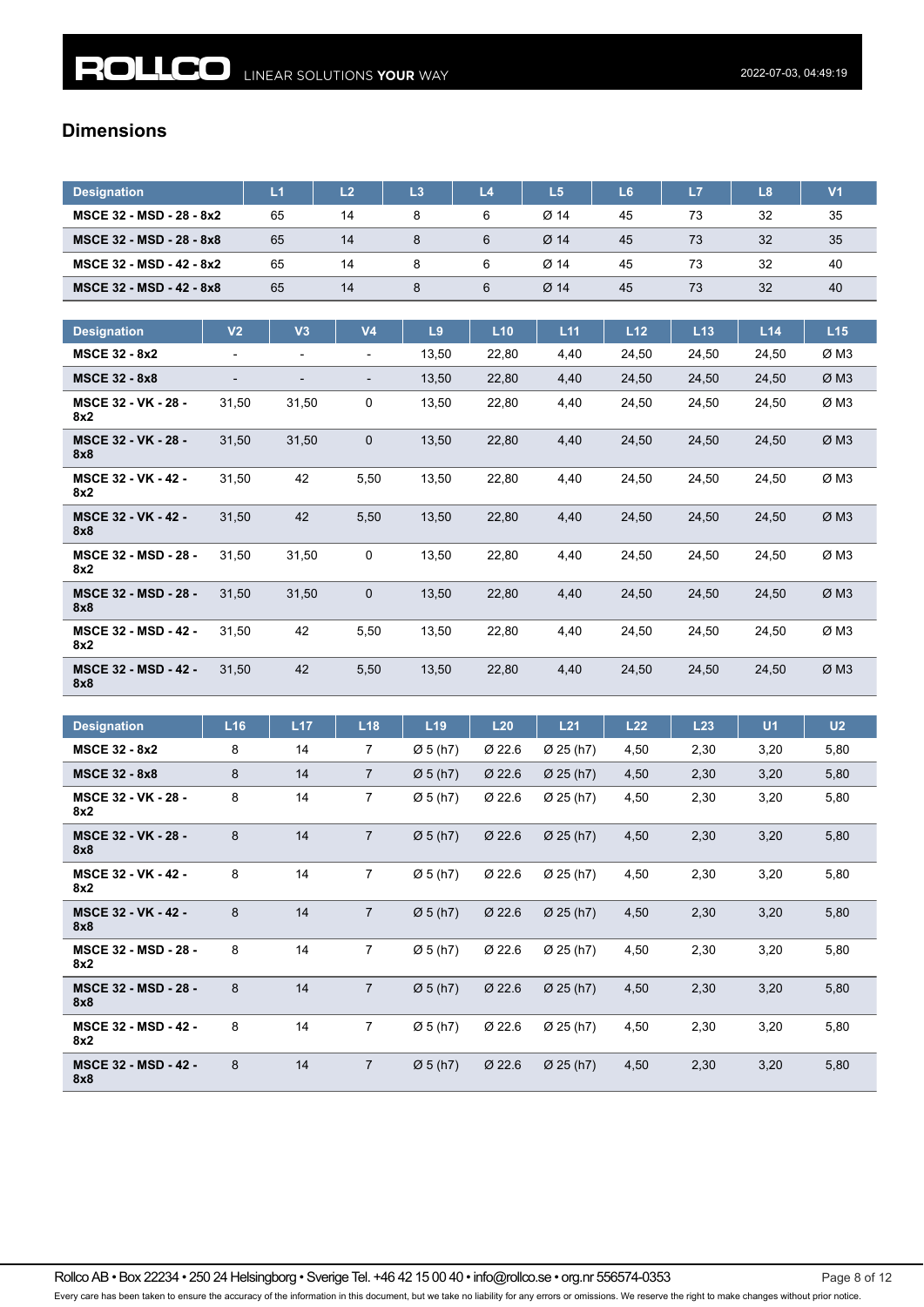| <b>Designation</b>                 | U3             | U <sub>4</sub> | U <sub>5</sub> | S <sub>1</sub>           | S <sub>2</sub>           | S3                       | <b>S4</b>                | S <sub>5</sub>           | <b>S6</b>                | <b>S7</b>                |
|------------------------------------|----------------|----------------|----------------|--------------------------|--------------------------|--------------------------|--------------------------|--------------------------|--------------------------|--------------------------|
| <b>MSCE 32 - 8x2</b>               | 3,60           | $\overline{c}$ | 1              | $\overline{\phantom{a}}$ | $\overline{a}$           | $\overline{\phantom{a}}$ | $\overline{\phantom{a}}$ | $\overline{\phantom{a}}$ | $\overline{\phantom{a}}$ | $\overline{\phantom{0}}$ |
| <b>MSCE 32 - 8x8</b>               | 3,60           | $\overline{2}$ | $\mathbf{1}$   | $\overline{a}$           | $\overline{\phantom{a}}$ |                          |                          | $\overline{\phantom{0}}$ | $\overline{\phantom{0}}$ | $\overline{\phantom{0}}$ |
| <b>MSCE 32 - VK - 28 -</b><br>8x2  | 3,60           | $\overline{c}$ | $\mathbf{1}$   | 22                       | 16                       | 52,50                    | 18,25                    | 19,50                    | 5,50                     | 22                       |
| MSCE 32 - VK - 28 -<br>8x8         | 3,60           | $\overline{2}$ | $\mathbf{1}$   | 22                       | 16                       | 52,50                    | 18,25                    | 19,50                    | 5,50                     | 22                       |
| <b>MSCE 32 - VK - 42 -</b><br>8x2  | 3,60           | $\overline{2}$ | $\mathbf{1}$   | 22                       | 16                       | 70,50                    | 24,25                    | 19,50                    | 6,50                     | 22                       |
| <b>MSCE 32 - VK - 42 -</b><br>8x8  | 3,60           | $\overline{2}$ | $\mathbf{1}$   | 22                       | 16                       | 70,50                    | 24,25                    | 19,50                    | 6,50                     | 22                       |
| <b>MSCE 32 - MSD - 28 -</b><br>8x2 | 3,60           | $\overline{c}$ | $\mathbf{1}$   | 22                       | 16                       | 52,50                    | 18,25                    | 19,50                    | 5,50                     | 22                       |
| <b>MSCE 32 - MSD - 28 -</b><br>8x8 | 3,60           | $\overline{2}$ | $\mathbf{1}$   | 22                       | 16                       | 52,50                    | 18,25                    | 19,50                    | 5,50                     | 22                       |
| <b>MSCE 32 - MSD - 42 -</b><br>8x2 | 3,60           | $\overline{2}$ | 1              | 22                       | 16                       | 70,50                    | 24,25                    | 19,50                    | 6,50                     | 22                       |
| <b>MSCE 32 - MSD - 42 -</b><br>8x8 | 3,60           | $\overline{2}$ | $\mathbf{1}$   | 22                       | 16                       | 70,50                    | 24,25                    | 19,50                    | 6,50                     | 22                       |
|                                    |                |                |                |                          |                          |                          |                          |                          |                          |                          |
| <b>Designation</b>                 | S <sub>8</sub> | S <sub>9</sub> | <b>S10</b>     | <b>S11</b>               | <b>S12</b>               | <b>S13</b>               | <b>S14</b>               | E <sub>1</sub>           | E2                       | E <sub>3</sub>           |
| <b>MSCE 32 - 8x2</b>               |                |                |                |                          |                          | $\blacksquare$           |                          | ٠                        |                          |                          |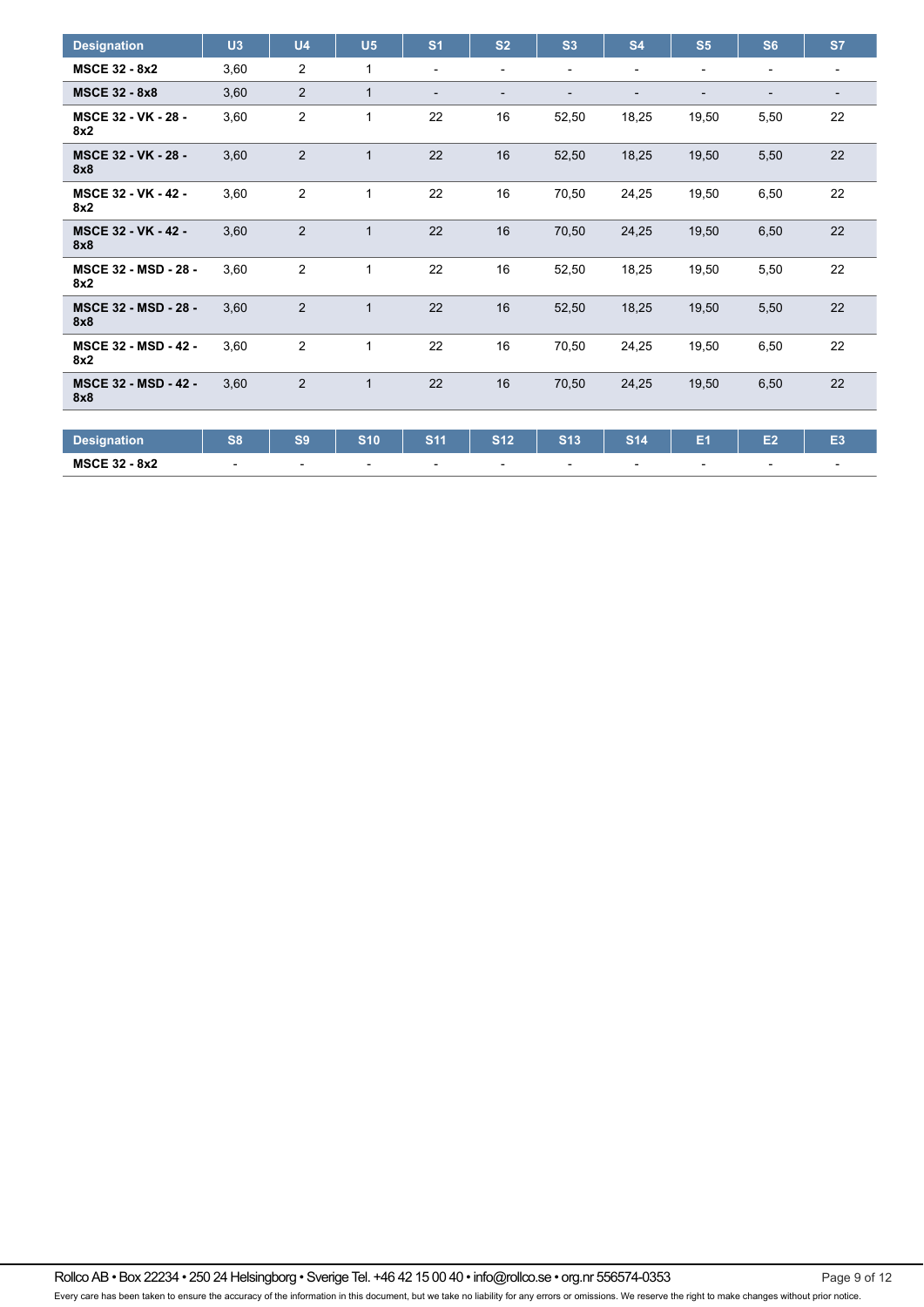| <b>Designation</b>                 | <b>S8</b>                | S <sub>9</sub>           | <b>S10</b>               | <b>S11</b>               | <b>S12</b>               | <b>S13</b>               | <b>S14</b> | E <sub>1</sub>               | E2                       | E <sub>3</sub>                    |
|------------------------------------|--------------------------|--------------------------|--------------------------|--------------------------|--------------------------|--------------------------|------------|------------------------------|--------------------------|-----------------------------------|
| <b>MSCE 32 - 8x8</b>               | $\overline{\phantom{a}}$ | $\overline{\phantom{0}}$ | $\overline{\phantom{a}}$ | $\overline{\phantom{a}}$ | $\overline{\phantom{a}}$ | $\overline{\phantom{a}}$ | ٠          | $\qquad \qquad \blacksquare$ | $\overline{\phantom{0}}$ | $\overline{\phantom{a}}$          |
| MSCE 32 - VK - 28 -<br>8x2         | ØM <sub>5</sub>          | 7                        | 31,50                    | 31,50                    | 34                       | 0                        | 86,75      | $\blacksquare$               | $\overline{\phantom{0}}$ |                                   |
| <b>MSCE 32 - VK - 28 -</b><br>8x8  | ØM5                      | $\overline{7}$           | 31,50                    | 31,50                    | 34                       | $\mathbf 0$              | 86,75      |                              |                          |                                   |
| <b>MSCE 32 - VK - 42 -</b><br>8x2  | ØM <sub>5</sub>          | $\overline{7}$           | 31,50                    | 44,50                    | 46                       | 48                       | 110,75     | M12 5-pole M12 8-pole        |                          | $-$ (with<br>brake: M8<br>3-pole) |
| <b>MSCE 32 - VK - 42 -</b><br>8x8  | ØM5                      | 7                        | 31,50                    | 44,50                    | 46                       | 48                       | 110,75     | M12 5-pole M12 8-pole        |                          | $-$ (with<br>brake: M8<br>3-pole) |
| <b>MSCE 32 - MSD - 28 -</b><br>8x2 | ØM5                      | 7                        | 31,50                    | 31,50                    | 34                       | $\mathbf 0$              | 86,75      |                              |                          |                                   |
| <b>MSCE 32 - MSD - 28 -</b><br>8x8 | ØM5                      | $\overline{7}$           | 31,50                    | 31,50                    | 34                       | $\mathbf 0$              | 86,75      |                              |                          |                                   |
| <b>MSCE 32 - MSD - 42 -</b><br>8x2 | ØM5                      | $\overline{7}$           | 31,50                    | 44,50                    | 46                       | 48                       | 110,75     | M12 5-pole M12 8-pole        |                          | $-$ (with<br>brake: M8<br>3-pole) |
| <b>MSCE 32 - MSD - 42 -</b><br>8x8 | ØM5                      | $\overline{7}$           | 31,50                    | 44,50                    | 46                       | 48                       | 110,75     | M12 5-pole M12 8-pole        |                          | $-$ (with<br>brake: M8<br>3-pole) |
|                                    |                          |                          |                          |                          |                          |                          |            |                              |                          |                                   |

| <b>Designation</b>       | <b>E4</b>                | E <sub>5</sub>           | E <sub>6</sub>           | E7                         | E <sub>8</sub>                   | E <sub>9</sub>                                   | E <sub>10</sub>          |
|--------------------------|--------------------------|--------------------------|--------------------------|----------------------------|----------------------------------|--------------------------------------------------|--------------------------|
| <b>MSCE 32 - 8x2</b>     | $\blacksquare$           | $\overline{\phantom{a}}$ | $\overline{\phantom{a}}$ | $\overline{\phantom{a}}$   | $\overline{\phantom{a}}$         |                                                  | $\blacksquare$           |
| <b>MSCE 32 - 8x8</b>     | $\overline{\phantom{a}}$ | $\overline{\phantom{a}}$ | -                        | $\overline{\phantom{a}}$   | $\overline{\phantom{a}}$         |                                                  | $\overline{\phantom{a}}$ |
| MSCE 32 - VK - 28 - 8x2  | $\overline{\phantom{a}}$ | $\overline{\phantom{a}}$ | $\overline{\phantom{a}}$ | $\overline{\phantom{a}}$   | $\overline{\phantom{a}}$         | ۰.                                               | $\overline{\phantom{a}}$ |
| MSCE 32 - VK - 28 - 8x8  | $\overline{\phantom{a}}$ | $\overline{\phantom{a}}$ | $\overline{\phantom{a}}$ | $\overline{\phantom{a}}$   | $\overline{\phantom{a}}$         |                                                  | $\overline{\phantom{a}}$ |
| MSCE 32 - VK - 42 - 8x2  | $14 \pm 1$               | $14 \pm 0.3$             | 19,50                    | $-$ (with brake: 9<br>± 1) | $-$ (with brake:<br>$27 \pm 0.3$ | 70.4 $\pm$ 1 (with<br>brake: $106.4 \pm$<br>0.3) | 42,30                    |
| MSCE 32 - VK - 42 - 8x8  | $14 \pm 1$               | $14 \pm 0.3$             | 19,50                    | $-$ (with brake: 9<br>± 1) | $-$ (with brake:<br>$27 \pm 0.3$ | $70.4 \pm 1$ (with<br>brake: $106.4 \pm$<br>0.3) | 42,30                    |
| MSCE 32 - MSD - 28 - 8x2 |                          | $\overline{\phantom{a}}$ | $\overline{\phantom{a}}$ | $\overline{\phantom{a}}$   | -                                |                                                  |                          |
| MSCE 32 - MSD - 28 - 8x8 | $\overline{\phantom{a}}$ | $\overline{\phantom{0}}$ | $\overline{\phantom{a}}$ | $\overline{\phantom{a}}$   | $\overline{\phantom{a}}$         |                                                  | $\overline{\phantom{a}}$ |
| MSCE 32 - MSD - 42 - 8x2 | $14 \pm 1$               | $14 \pm 0.3$             | 19,50                    | $-$ (with brake: 9<br>± 1) | $-$ (with brake:<br>$27 \pm 0.3$ | 70.4 $\pm$ 1 (with<br>brake: $106.4 \pm$<br>0.3) | 42,30                    |
| MSCE 32 - MSD - 42 - 8x8 | $14 \pm 1$               | $14 \pm 0.3$             | 19,50                    | $-$ (with brake: 9<br>± 1) | $-$ (with brake:<br>$27 \pm 0.3$ | 70.4 $\pm$ 1 (with<br>brake: $106.4 \pm$<br>0.3) | 42,30                    |

Rollco AB • Box 22234 • 250 24 Helsingborg • Sverige Tel. +46 42 15 00 40 • info@rollco.se • org.nr 556574-0353 Page 10 of 12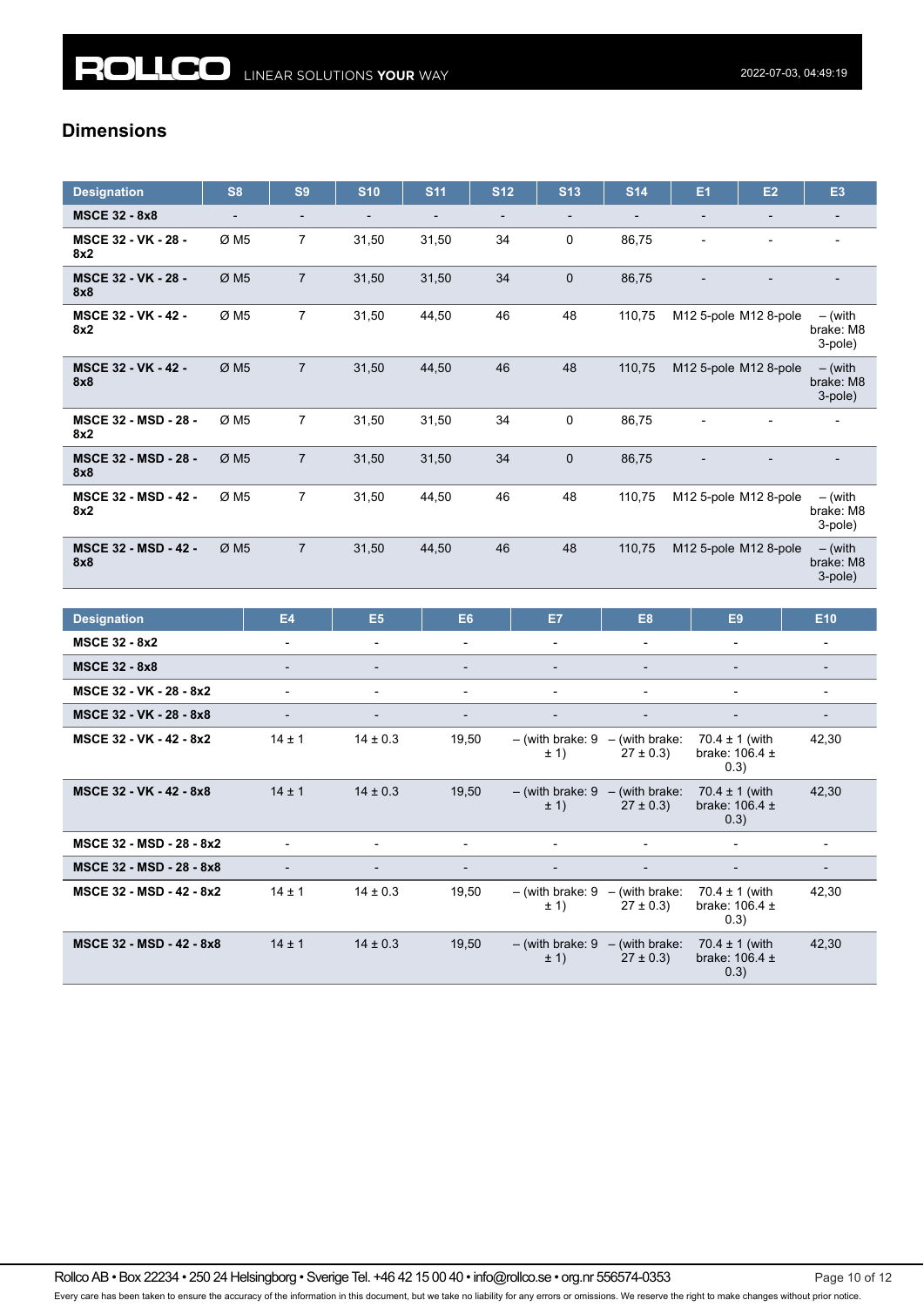### **Mass and mass moment of inertia**

#### Mass and mass moment of inertia

Additional mass of an electric cylinder when combining the motor with the motor adapter VK or the motor side drive MSD

|                    | <b>Motor</b> |                     | Motor without a brake                                  |                                                     | Motor with a brake                                     |                                                     |
|--------------------|--------------|---------------------|--------------------------------------------------------|-----------------------------------------------------|--------------------------------------------------------|-----------------------------------------------------|
| <b>Designation</b> |              |                     | Mass of the<br>motor and<br>motor adapter<br><b>VK</b> | Mass of the<br>motor and<br>motor side<br>drive MSD | Mass of the<br>motor and<br>motor adapter<br><b>VK</b> | Mass of the<br>motor and<br>motor side<br>drive MSD |
|                    | <b>Type</b>  | Size $\square$ [mm] | $m_{v_{K+m}}$ [kg]                                     | $m_{\text{mso},\text{m}}$ [kg]                      | $m_{v_{K+m}}$ [kg]                                     | $m_{\text{MSD}+m}$ [kg]                             |
| MSCE 25            | Stepper      | 28                  | Available soon                                         | Available soon                                      | Available soon                                         | Available soon                                      |
| MSCF <sub>32</sub> | Stepper      | 28                  | Available soon                                         | Available soon                                      | Available soon                                         | Available soon                                      |
| MSCF 32            | Stepper      | 42                  | 0.52                                                   | 0.62                                                | 0.65                                                   | 0.75                                                |
| MSCE 45            | Stepper      | 42                  | 0.57                                                   | 0.71                                                | 0.70                                                   | 0.84                                                |
| MSCF 45            | Stepper      | 56                  | 1,31                                                   | 1.49                                                | 1.50                                                   | 1.68                                                |

### **Planar moment of inertia**

|                    | <b>Slide</b>                   |                                | <b>Base profile</b>                    |                                |  |
|--------------------|--------------------------------|--------------------------------|----------------------------------------|--------------------------------|--|
| <b>Designation</b> | $L_{\rm c}$ [cm <sup>4</sup> ] | $l_{\rm s}$ [cm <sup>4</sup> ] | $\mathsf{l}_\omega$ [cm <sup>4</sup> ] | $l_{\rm c}$ [cm <sup>4</sup> ] |  |
| MSCE 25            | 0.08                           | 0.88                           | 2.10                                   | 1.98                           |  |
| MSCE 32            | 0.18                           | 2,16                           | 6,42                                   | 6,58                           |  |
| MSCE 45            | 0.40                           | 7.34                           | 25,37                                  | 25.16                          |  |

### Holding torque of a motor brake

| <b>Motor</b> |             |                     | Holding torque (brake) [Nm] |  |
|--------------|-------------|---------------------|-----------------------------|--|
|              | <b>Type</b> | $Size \square$ [mm] |                             |  |
|              | Stepper     | 28                  | Available soon              |  |
|              | Stepper     | 42                  | 0.4                         |  |
|              | Stepper     | 56                  | 1.0                         |  |

 $\square$  = Square cross section

| <b>Designation</b>       | <b>Moved Mass (kg)</b>        | <b>Mass of the Mini Electric Slider</b><br>mMSCE (kg) | <b>Mass moment of inertia JMSCE</b>                                              |
|--------------------------|-------------------------------|-------------------------------------------------------|----------------------------------------------------------------------------------|
| <b>MSCE 32 - 8x2</b>     | $0.18 + 0.0013$ x Abs. stroke | $0.40 + 0.0032$ x Abs. stroke                         | $"0.71 + 0.0026$ x Abs. stroke +<br>$0.1013 \times m$ load<br>(10⁻² kg)<br>cm²)" |
| <b>MSCE 32 - 8x8</b>     | $0.18 + 0.0013$ x Abs. stroke | $0.40 + 0.0032$ x Abs. stroke                         | $"0.99 + 0.0047 \times Abs.$ stroke +<br>1.6211 x mload<br>(10⁻² kg<br>cm²)"     |
| MSCE 32 - VK - 28 - 8x2  | $\blacksquare$                | $\overline{\phantom{a}}$                              |                                                                                  |
| MSCE 32 - VK - 28 - 8x8  |                               | $\overline{\phantom{0}}$                              |                                                                                  |
| MSCE 32 - VK - 42 - 8x2  | $\overline{\phantom{0}}$      | ٠                                                     | $\blacksquare$                                                                   |
| MSCE 32 - VK - 42 - 8x8  | $\overline{a}$                | $\overline{\phantom{0}}$                              | $\overline{\phantom{a}}$                                                         |
| MSCE 32 - MSD - 28 - 8x2 | $\overline{\phantom{0}}$      | $\overline{\phantom{a}}$                              | $\blacksquare$                                                                   |
| MSCE 32 - MSD - 28 - 8x8 | $\overline{\phantom{0}}$      | $\overline{\phantom{0}}$                              | $\overline{\phantom{0}}$                                                         |
| MSCE 32 - MSD - 42 - 8x2 | $\blacksquare$                | $\overline{\phantom{a}}$                              | $\overline{\phantom{a}}$                                                         |
| MSCE 32 - MSD - 42 - 8x8 |                               |                                                       |                                                                                  |

Rollco AB • Box 22234 • 250 24 Helsingborg • Sverige Tel. +46 42 15 00 40 • info@rollco.se • org.nr 556574-0353 Page 11 of 12